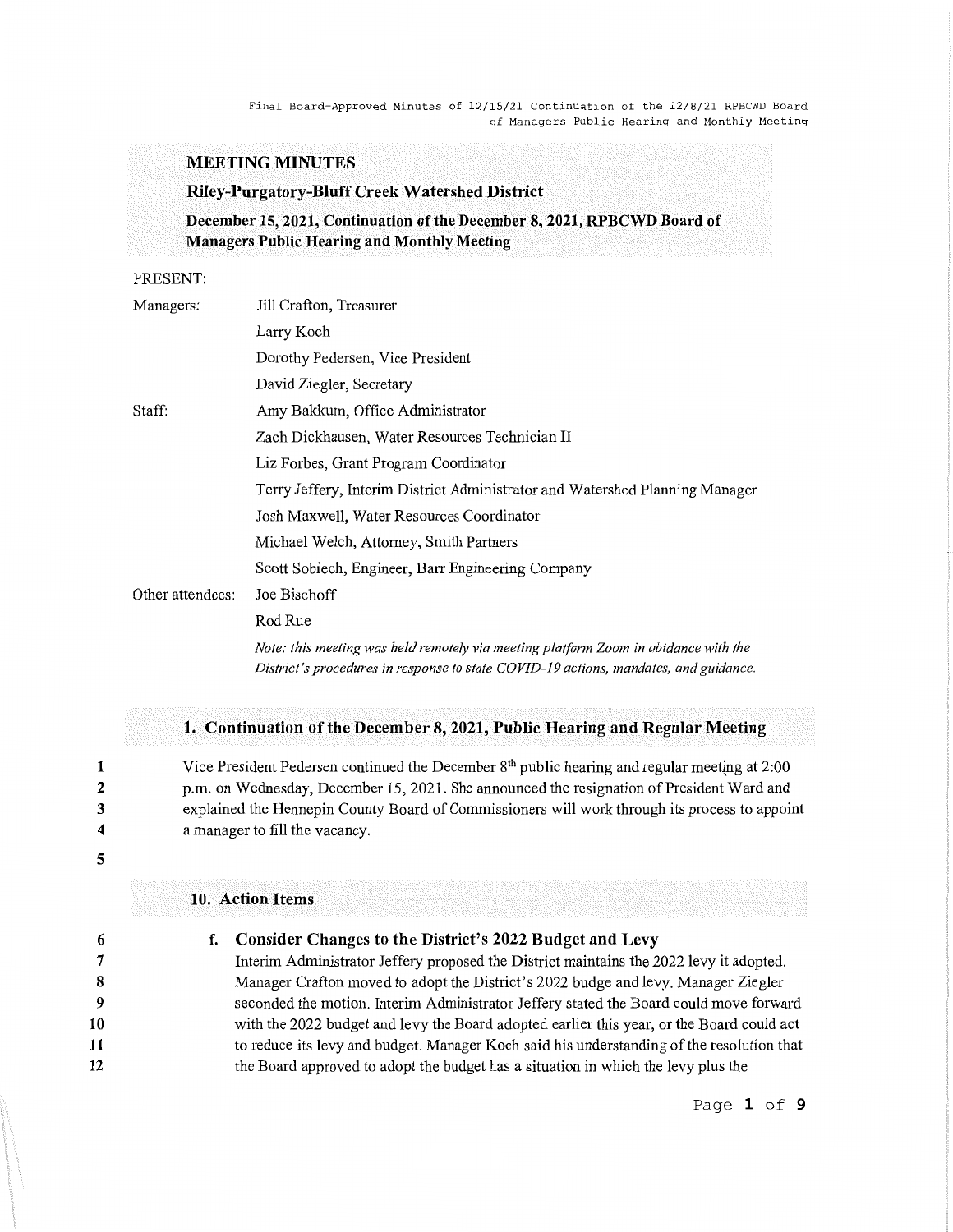anticipated revenues would exceed the budget for the proposed expenditures by \$110,000. He said his understanding is that the non-expended funds would cany over for a future year's budget allocation. Attorney Welch said the Board could act tonight to reduce its 2022 levy, or it seems the District is on track to have an additional \$110,000. Interim Administrator Jeffery said the budget presented tonight shows that money being pushed into reserves. Manager Koch said he'd prefer to continue with the budget the Board previously adopted. Upon a roll call vote, the motion to reaffirm the adoption of the Board's 2022 budget and levy carried 3-0 with 1 abstention as follows:

**20 21** 

| Manager  | Action  |
|----------|---------|
| Crafton  | Aye     |
| Koch     | Abstain |
| Pedersen | Aye     |
| Ziegler  | Aye     |

**22** 

**23 24** 

**25** 

# **i. Approve After-the-Fact Permit 2020-041 Eliasen Shoreline Stabilization Solutions for Hennepin County Chloride Initiative Project**

Interim Administrator Jeffery explained the applicant, the Eliasens, installed a rip rap shoreline on a shoreline that was already rip rapped. He noted that one year after the Eliasen's did the installation, the Board approved that property owners could repair existing rip rap without the work needing to be scored with the erosion intensity worksheet. Administrator Jeffery said that the issue here is that the Eliasen's did the work prior to the Board's adoption of that policy.

**32 33 34 35 36 37 38 39 40 41 42 43 44 45**  Interim Administrator Jeffery described the District's options for action, summarized the inspection of the rip rap, and recommended the Board approve an after-the-fact permit. Manager Koch sated he lives on Lotus Lake and thinks it is problematic for people to proceed without a permit. He said it doesn't sit well with him when people are belligerent when one brings to someone's attention they aren't following the rules. Manager Koch said he reviewed the Barr report, which noted there are a number of things that are absent, so he doesn't think the Board should do anything until it is complete He said he believes the District should require payment for its expenses of staff and engineer time. Manager Koch said he thinks this is the only way for people to believe the District means what it says about needing a watershed permit before proceeding with a project. Manager Koch said because the information submitted is incomplete, it is grounds for denial of the request until the additional information is provided as reflected in the Barr report. Manager Koch questioned if the rip rap was installed correctly and said he is leery of certifications by the engineer on the project.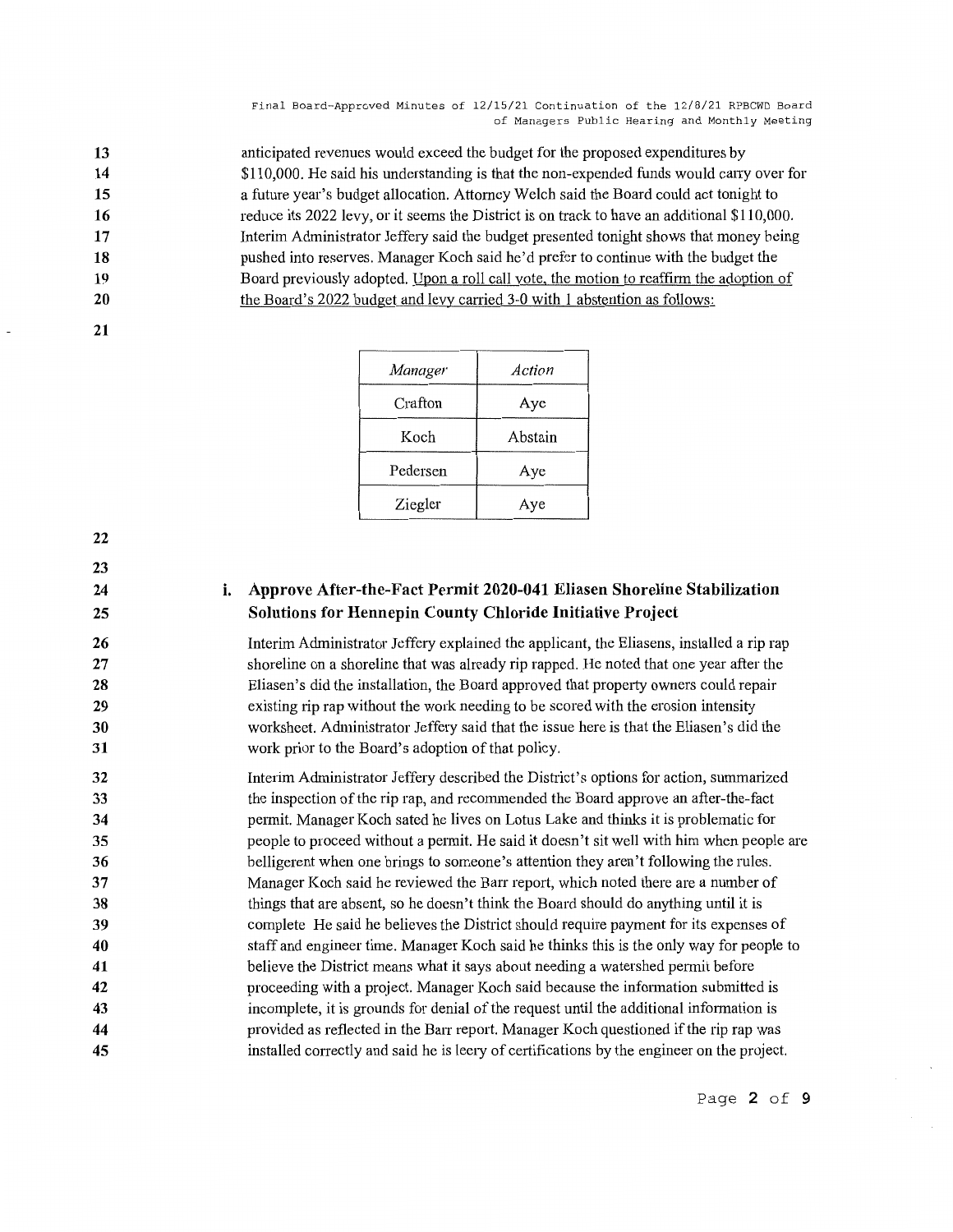Manager Koch recommended the District collect receipts and invoices of deliveries of materials, so the District can be sure the right amount of materials was done. He said his understanding is that the erosion scoresheet even as revised would require bioengineering with the rip rap, and the Eliasen's rip rap doesn't have live plantings in it. Manager Koch said the District's erosion scoresheet doesn't take into account the wake intensity from wake boats, and he can provide a lot of videos showing the impact of wake boat wake versus wake from wind on his location on Lotus Lake. Manager Koch said he wouldn't have a problem with the rip rap not having vegetation, but then the District would need to change the rule as to not require the vegetation, or the District need to let the Eliasens know they need to apply for a variance. He said he isn't sure this would quality for a variance. Manager Koch said he believes the Board should deny the permit, request payment for the District's additional expenses, and take it up when the Eliasens comply.

- **59 60 61 62 63 64 65 66 67 68 69 70 71 72 73**  Manager Koch moved to deny the permit application on the basis that the application is incomplete. Manager Crafton seconded the motion. Engineer Sobiech listed the outstanding items. Interim Administrator Jeffery commented if the applicant came in with this application under the District's current rules, he is comfortable that the project is compliant. Manager Ziegler asked if the District has collected the fees for this application. Interim Administrator Jeffery said the District received the \$300 application fee, which doesn't account for all of the time Barr spent. He said if the application came in today, the District would require the applicant to replenish the fees. Manager Koch amended his motion is to deny the permit under the District's current rules because the applicant hasn't provided complete information and to get counsel from Mr. Jeffery and Mr. Welch to give the Board advice on how to protect the District's rule making and enforcement. Manager Koch said his main point is getting the project compliant with the District's rules now and in the future because there are too many people on lakes who think rules don't apply to them, and he knows how word spreads, and rules are the rules.
- **74 75 76**  77 **78 79 80 81 82 83 84 85 86 87 88**  The Board and staff discussed the points raised by Manager Koch, Attorney Welch, and Interim Administrator Jeffery. Manager Koch suggested the District request the applicant apply for the permit under the District's new rules. Manager Koch amended his friendly amendment to deny the permit under the District's current rules, ask the applicant to apply under the District's current rules, and give Interim Administrator Jeffery and Attorney Welch negotiating space to come up with how to resolve the issue. Manager Crafton agreed to the friendly amendment. Attorney Welch said the Board could consider amending the motion to decide not to act in light of the incomplete record and to direct Interim Administrator Jeffery and District Legal Counsel with the specifics in the motion on the table. Manager Koch made the friendly amendment to his friendly amendment to be consistent with what Attorney Welch stated. Manager Crafton agreed to Manager Koch's updated friendly amendment. Manager Pedersen noted the applicant did do a lot of good work on their property, not related to the rip rap repair being discussed. Interim Administrator Jeffery agreed and said he would email the managers photos of the work.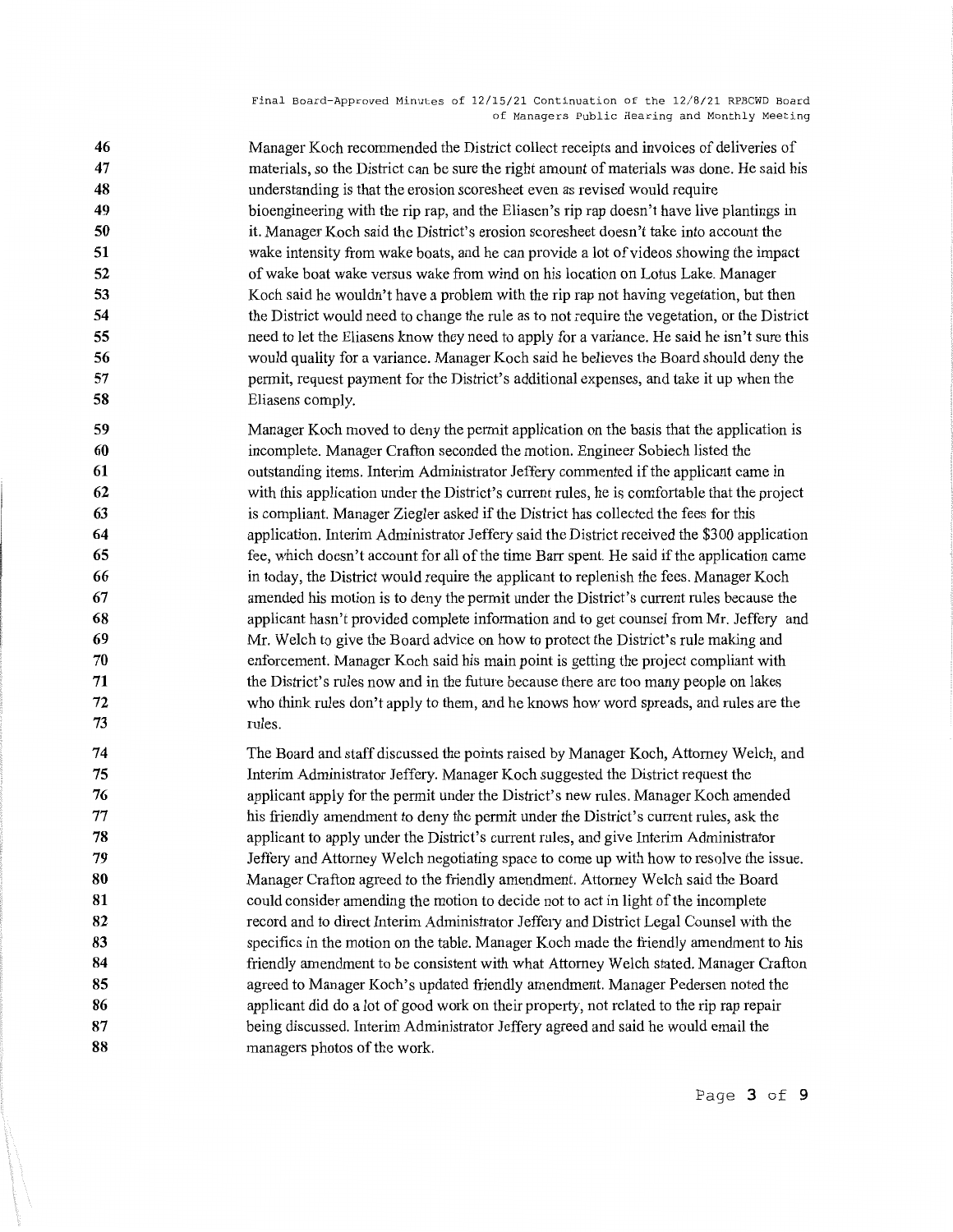| Manager  | Action |
|----------|--------|
| Crafton  | Aye    |
| Koch     | Aye    |
| Pedersen | Aye    |
| Ziegler  | Aye    |

Upon a roll call vote, the motion carried 4-0 as follows:

**91** 

**89 90** 

**92** 

| j. Authorize Administrator to Enter into an Agreement with MP&G                        |
|----------------------------------------------------------------------------------------|
| Marketing Solutions for Hennepin County Chloride Initiative Project                    |
| Interim Administrator Jeffery reported he and Attorney Welch have been working with    |
| MP&G and believes the parties have come to an agreement that is acceptable and limits  |
| the District's liability on behalf of the larger HCCI Consortia. Interim Administrator |

**99 100 101**  Attorney Welch went through details of the agreement and back and forth communications staff has had with MP&G. He noted MP&G didn't agree to 60 days for invoice payment but agreed to 45 days.

Jeffery said the draft in the packet isn't the final.

- **102 103 104**  Manager Crafton moved to accept the agreement with MP&G Solutions with the recommended changes described by Attorney Welch and to authorize Interim Administrator Jeffery to execute the agreement. Manager Ziegler seconded the motion.
- **105 106 107 108**  Manager Koch said he doesn't approve contacts that aren't complete and that he hasn't seen, and he will vote no on principle, not because he doesn't agree with the project. He asked staff to work toward that end, to provide final agreements for the Board's review and approval
- **109**  Upon a roll call vote, the motion carried 3-1 as follows:

**110** 

| Manager  | Action |
|----------|--------|
| Crafton  | Aye    |
| Koch     | No     |
| Pedersen | Aye    |
| Ziegler  | Aye    |

**111**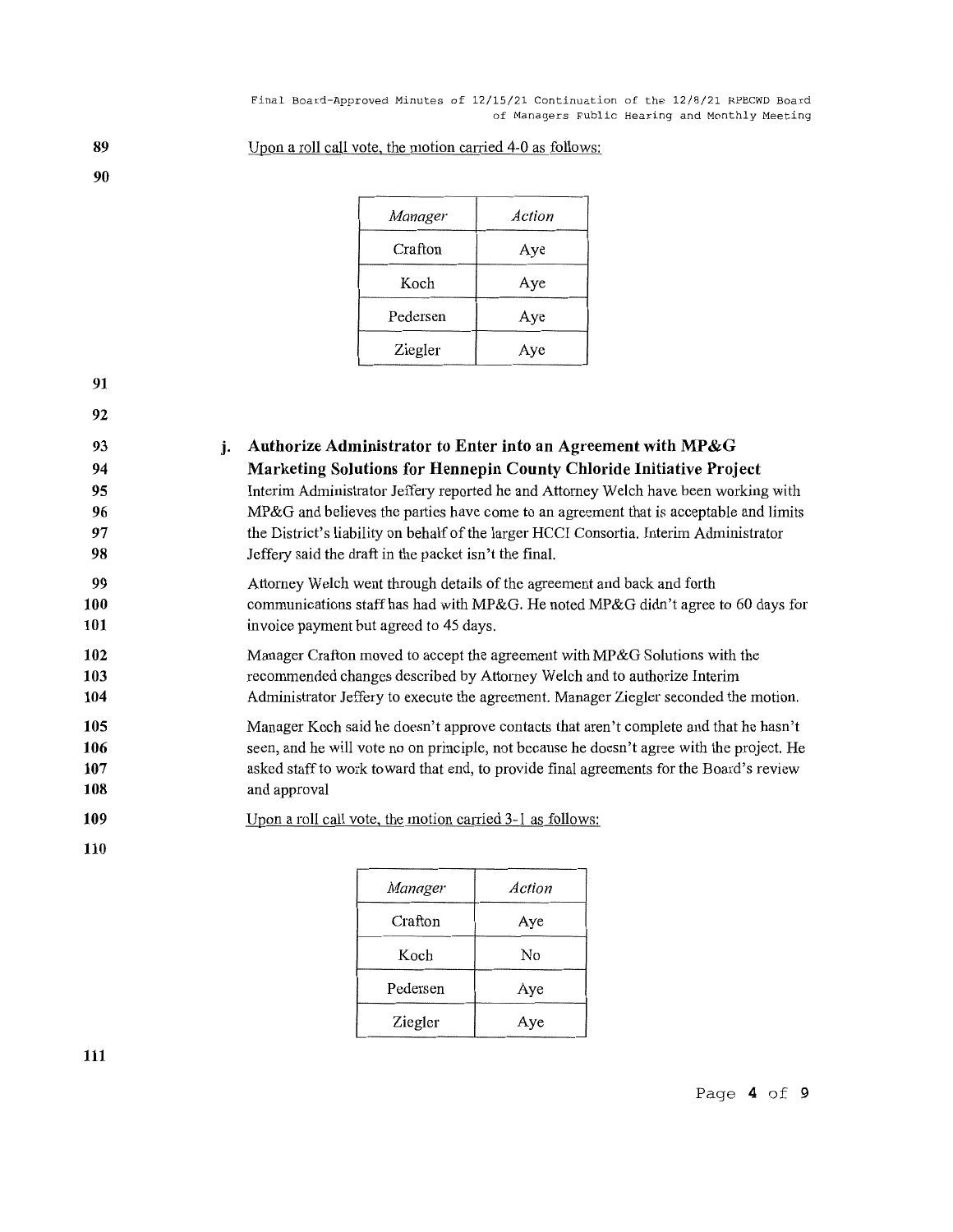|                                                                                  | 11. Discussion Items                                                                                                                                                                                                                                                                                                                                                                                                                                                                                                                                                                                                                                                                                                                                                                                                                               |
|----------------------------------------------------------------------------------|----------------------------------------------------------------------------------------------------------------------------------------------------------------------------------------------------------------------------------------------------------------------------------------------------------------------------------------------------------------------------------------------------------------------------------------------------------------------------------------------------------------------------------------------------------------------------------------------------------------------------------------------------------------------------------------------------------------------------------------------------------------------------------------------------------------------------------------------------|
| 113                                                                              | a. Attorney Report                                                                                                                                                                                                                                                                                                                                                                                                                                                                                                                                                                                                                                                                                                                                                                                                                                 |
| 114<br>115<br>116<br>117                                                         | <b>Update on Friends of Frederick Miller Spring Lawsuit</b><br>1.<br>Attorney Welch reported the hearing date has been pushed out to February 13,<br>2022, and the group has legal counsel. He said he is getting notifications from the<br>court, and those are the only two new items.                                                                                                                                                                                                                                                                                                                                                                                                                                                                                                                                                           |
| 118<br>119<br>120<br>121<br>122<br>123<br>124<br>125<br>126<br>127<br>128        | <b>MAWD Annual Meeting</b><br>2.<br>Attorney Welch stated one resolution adopted at the MAWD meeting was<br>opposing the use of Clean Water Legacy funds for capacity funding. He noted a<br>petition is in front of the Minnesota Board of Water and Soil Resources to ask it<br>to make a formal rule making on the idea that Soil and Water Conservation<br>Districts would prepare plans that would qualify them for Clean Water Legacy<br>money for their projects. Attorney Welch described the hybrid resolution adopted<br>about electronic participation by managers in their watershed Board meetings. He<br>said the adopted resolution capped the number of times to three that a manager<br>could participate remotely during non-pandemic conditions.                                                                                |
| 129                                                                              | b. Engineer Report                                                                                                                                                                                                                                                                                                                                                                                                                                                                                                                                                                                                                                                                                                                                                                                                                                 |
| 130<br>131<br>132<br>133<br>134<br>135<br>136<br>137<br>138<br>139<br>140<br>141 | 1. Duck Lake Outlet Review<br>Engineer Sobiech noted that included in the meeting packet is a memo of review<br>of available information about Duck Lake. Interim Administrator Jeffery<br>commented that Mr. Joe Bischoff is attending the meeting and available to<br>address questions and comments about the lake ecology. Engineer Sobiech shared<br>a PowerPoint presentation "The Duck Lake Outlet Discussion." He summarized<br>Duck Lake's location in the watershed and the outlet structure history. Engineer<br>Sobiech talked about the observed lake level data collected since 1970. He<br>provided a hydrology summary for the pre-2014 elevation and the post-2014<br>elevation. Engineer Sobiech summarized the lake ecology between 1970 and<br>2020. He shared recommendations of possible future District actions, including: |
| 142<br>143<br>144<br>145<br>146<br>147<br>148<br>149<br>150                      | Dialogue with DNR and the City of Eden Prairie and the DNR about concerns<br>and improvement opportunities<br>Work with the City and DNR to hold an informational meeting to further<br>٠<br>document and understand the riparian owners' desire for a lake level<br>Conduct a fisheries survey of Duck Lake in 2022<br>Conduct a detailed bathymetric survey of the lake<br>Collect a dissolved oxygen measurement in the water during the winter<br>Conduct a survey of shoreline conditions and vegetation community<br>Compile low floor elevation data for riparian structure                                                                                                                                                                                                                                                                 |

Page **5 of 9** 

**112**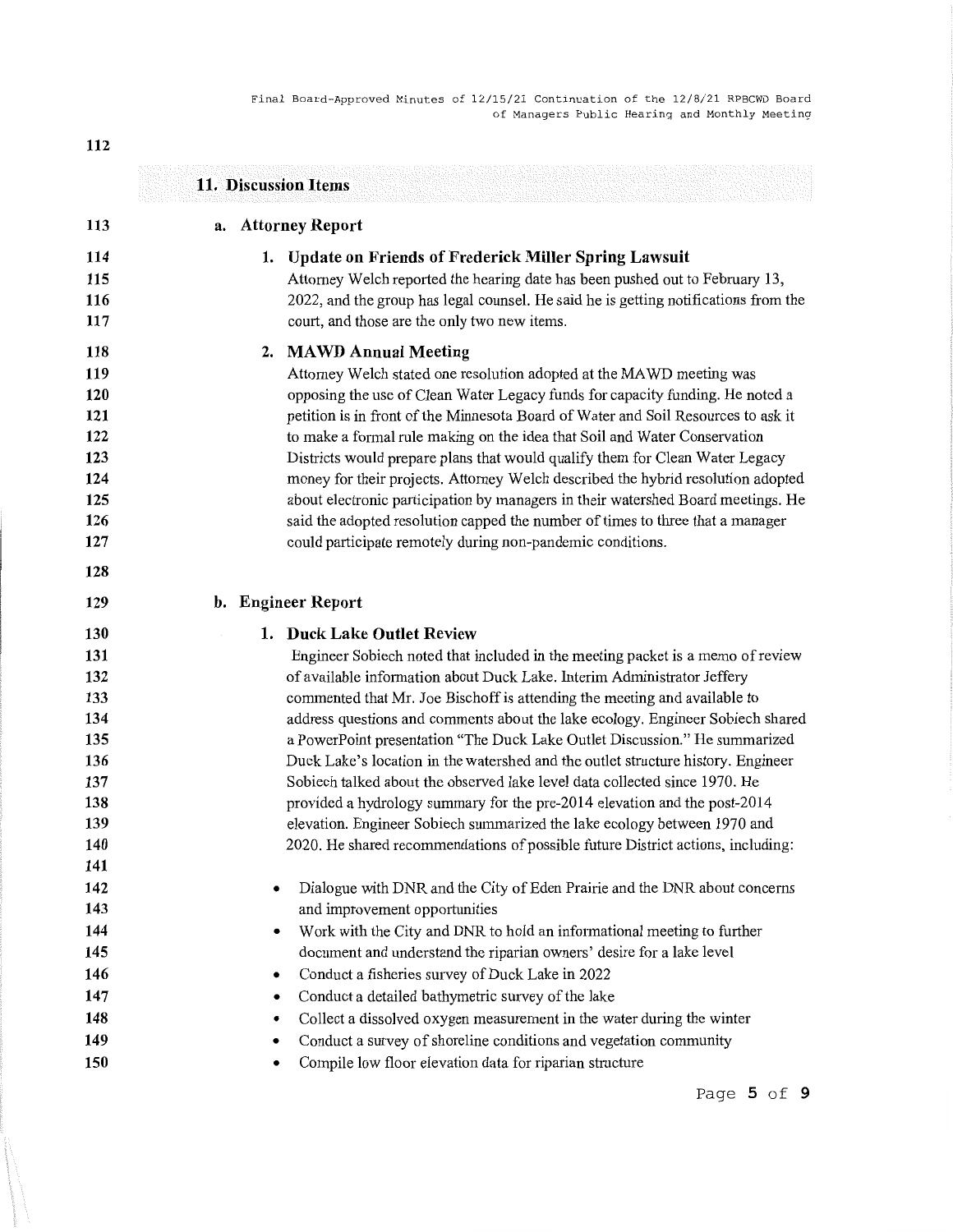**152 153 154**  Manager Ziegler pointed out updates that need to be made to the data and the presentation. He asked Engineer Sobiech to double-check the data based on the information Manager Ziegler shared.

- Mr. Bischoff commented on the displayed graphs from a lake ecology perspective, noting nothing in the data jumped out to indicate a major shift in Duck Lake as a result of a change in elevations.
- **158 159 160 161 162**  There was discussion about the lake as flood storage, climate change and future rain events and flood risk to homes around Duck Lake, and the Duck Lake Road project. Manager Ziegler read aloud from minutes from a 1979 meeting of the Riley Purgatory Watershed District. He stated there needs to be a lot of study before changing the lake level, and there was no permit approved to change the elevation of Duck Lake.
- **163 164 165 166 167 168 169 170 171 172**  Manager Ziegler moved to prepare a letter basically stating that the water outlet was changed without doing the required investigation and the District would like the City to put it back to the elevation officially approved and for staff to send the letter to the DNR. He moved to have Barr staff basically take all the things that the Engineer's Report has requested like the fish study and the environmental study and see what the cost of all that is. Manager Ziegler said it seems the District is getting costs of studies being pushed onto the District because of an illegal action by parties unknown at some point in the past. Manager Ziegler clarified his first motion is to authorize staff to prepare a letter to the **DNR** supporting the 914.4 outlet elevation and recommending the City be required to restore that elevation. The first motion died due to a lack of a second.
- **173 174 175 176**  Manager Ziegler reiterated his second motion is to get an estimate of the cost of fish study, oxygen study, and other items Barr Engineering has listed. Manager Koch seconded the motion for Barr to provide the Board an estimate of the cost of the studies listed by Engineer Sobiech.
- **177 178 179 180 181 182**  Manager Crafton asked if the District is currently doing some of these studies. Interim Administrator Jeffery said the District is not doing any vegetative surveys at this time. Mr. Maxwell said the lake is on a rotation schedule for a point intercept survey every three years, and the District is tracking water levels and water quality. He said there is some limited fish data from the University of Minnesota, but there isn't much fish information from the DNR on the lake finder site.
	- Upon a roll call vote, the motion carried 4-0 as follows:
- **183 184**

**151** 

**155 156 157** 

| Manager  | Action |
|----------|--------|
| Crafton  | Aye    |
| Koch     | Aye    |
| Pedersen | Aye    |

Page **6 of 9**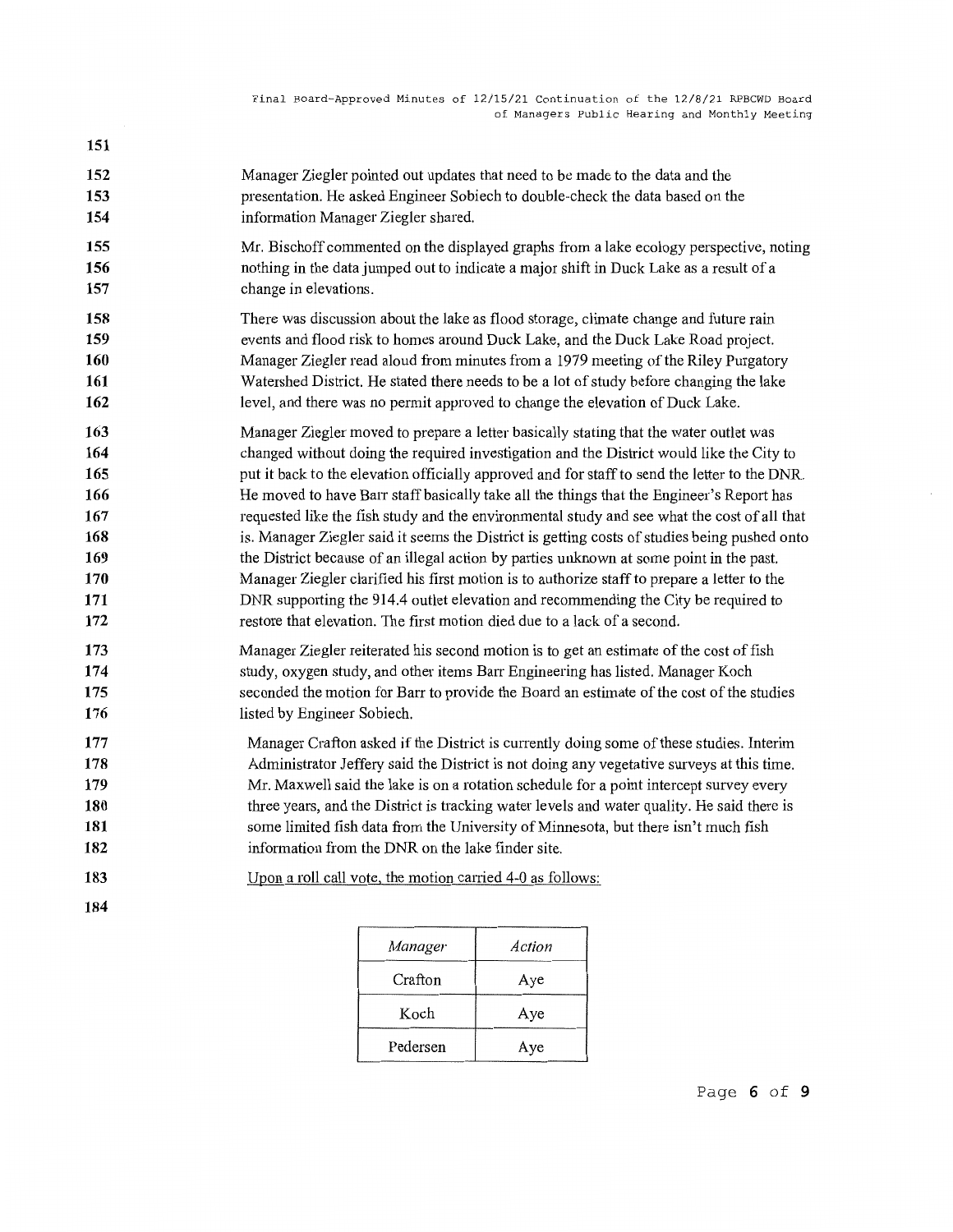| Zie oler<br>-- |  |
|----------------|--|
|                |  |

| 185                                                  |                                                                                                                                                                                                                                                                                                                                                                                                                                                                                                                                                                                                                                                            |
|------------------------------------------------------|------------------------------------------------------------------------------------------------------------------------------------------------------------------------------------------------------------------------------------------------------------------------------------------------------------------------------------------------------------------------------------------------------------------------------------------------------------------------------------------------------------------------------------------------------------------------------------------------------------------------------------------------------------|
| 186                                                  | <b>Administrator Report</b><br>c.                                                                                                                                                                                                                                                                                                                                                                                                                                                                                                                                                                                                                          |
| 187                                                  | 1. Grant Application for Climate Action Plan                                                                                                                                                                                                                                                                                                                                                                                                                                                                                                                                                                                                               |
| 188<br>189<br>190<br>191<br>192<br>193<br>194        | Interim Administrator Jeffery said he recommends the District move forward<br>with the application for the MPCA grant. He said to look at it as on overall<br>climate action plan. Interim Administrator Jeffery explained the Board needs to<br>pass a resolution approving applying for this grant. He asked the Board to direct<br>staff to develop a resolution to that effect. Manager Crafton moved to approve<br>authorizing staff to develop the resolution as described with the change to the plan<br>title to Climate Resiliency Action Plan. Manager Pedersen seconded the motion.                                                             |
| 195<br>196<br>197<br>198<br>199<br>200<br>201<br>202 | Manager Koch asked if there is a deadline to for the application submission.<br>Interim Administrator Jeffery said yes, December 21 at 4:00 p.m. Attorney Welch<br>clarified with Interim Administrator Jeffery what the MPCA needs in the Board<br>resolution. Manager Koch made the friendly amendment to authorize Interim<br>Administrator Jeffery in consultation with District Legal Counsel Welch to draft a<br>letter embodying the Board's resolution and authorizing Interim Administrator<br>Jeffery to sign it on behalf of the District and forward it to the MPCA for its<br>consideration. Manager Crafton accepted the friendly amendment. |
| 203<br>204                                           | Upon a roll call vote, the motion carried 4-0 as follows:                                                                                                                                                                                                                                                                                                                                                                                                                                                                                                                                                                                                  |
|                                                      |                                                                                                                                                                                                                                                                                                                                                                                                                                                                                                                                                                                                                                                            |

| Manager  | Action |
|----------|--------|
| Crafton  | Aye    |
| Koch     | Aye    |
| Pedersen | Aye    |
| Ziegler  | Aye    |

**205** 

**206 207** 

# **d. Manager Report**

Vice President Pedersen reported the benefits information arrived, and she went through information in the benefits summary included in the meeting packet. She spoke in detail about the recommended 2022 benefits plan the Personnel Committee and Interim District Administrator Jeffery recommend.

Page **7 of 9**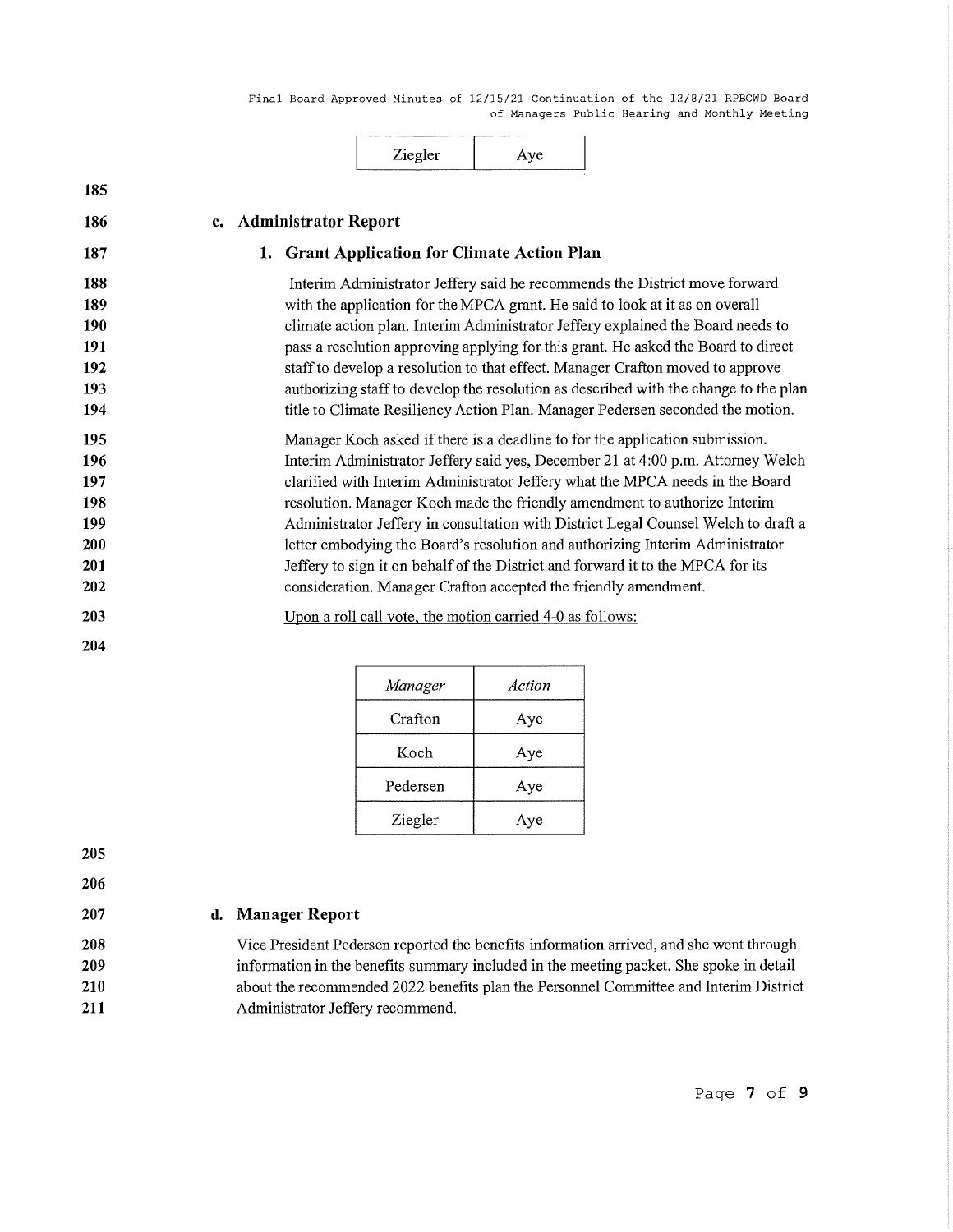- **212 213 214**  Manager Koch moved to approve the 2022 benefits plan proposed by Interim Administrator Jeffery and the Personnel Committee. Manager Crafton seconded the motion.
- **215**  Upon a roll call vote, the motion carried 4-0 as follows:

| Manager  | Action |
|----------|--------|
| Crafton  | Aye    |
| Koch     | Aye    |
| Pedersen | Aye    |
| Ziegler  | ıе     |

**217** 

**216** 

**218 219 220 221 222 223 224 225 226 227 228 229 230 231**  Manager Koch mentioned he attended the presentation of MA WD regarding the use of lidar. He said his view is the District should seriously look into using lidar. He reported he has quite a number of requests in to the District for information under the Minnesota Data Practices Act, and he would like those requests to be filled. Manager Koch reported he, Interim Administrator Jeffery, and Manager Crafton had a meeting with the auditor about fiscal policies going forward, and he provided comments to the auditor but hasn't heard if the accountant or auditor have reviewed his comments. Manager Koch stated, regarding the Molnau issue, since the District isn't in litigation and as the District's Legal Counsel didn't see basis for meeting in closed session, Manager Koch doesn't see basis for attorney-client privilege on that issue. He said his point is about making the memo on the Molnau issue available, so the District isn't violating the Open Meeting Law. Manager Koch said he is concerned because the benefits information just discussed wasn't posted as required by the applicable statutes, and he is reporting this for consideration going forward.

- **232 233 234 235 236 237 238 239 240 241**  Manager Ziegler said he did research online, and for residents there are liquid pretreatments available to melt ice, and the liquid ice melt is chloride free. He said he sent the information to Interim Administrator Jeffery. Manager Ziegler asked if the Board would agree to District staff investigating the total environmental impact of the liquid ice pre-treatment. He said if the chloride-free pre-treatment turns out to be a better option than rock salt, the District could consider adding it to the District's salt reduction program. Interim Administrator Jeffery said staff could do an initial evaluation, and if further study is needed, staff will come to the Board with a proposal about further study. The Board agreed by consensus for staff to move forward with the evaluation steps Interim Administrator Jeffery described.
- **242**